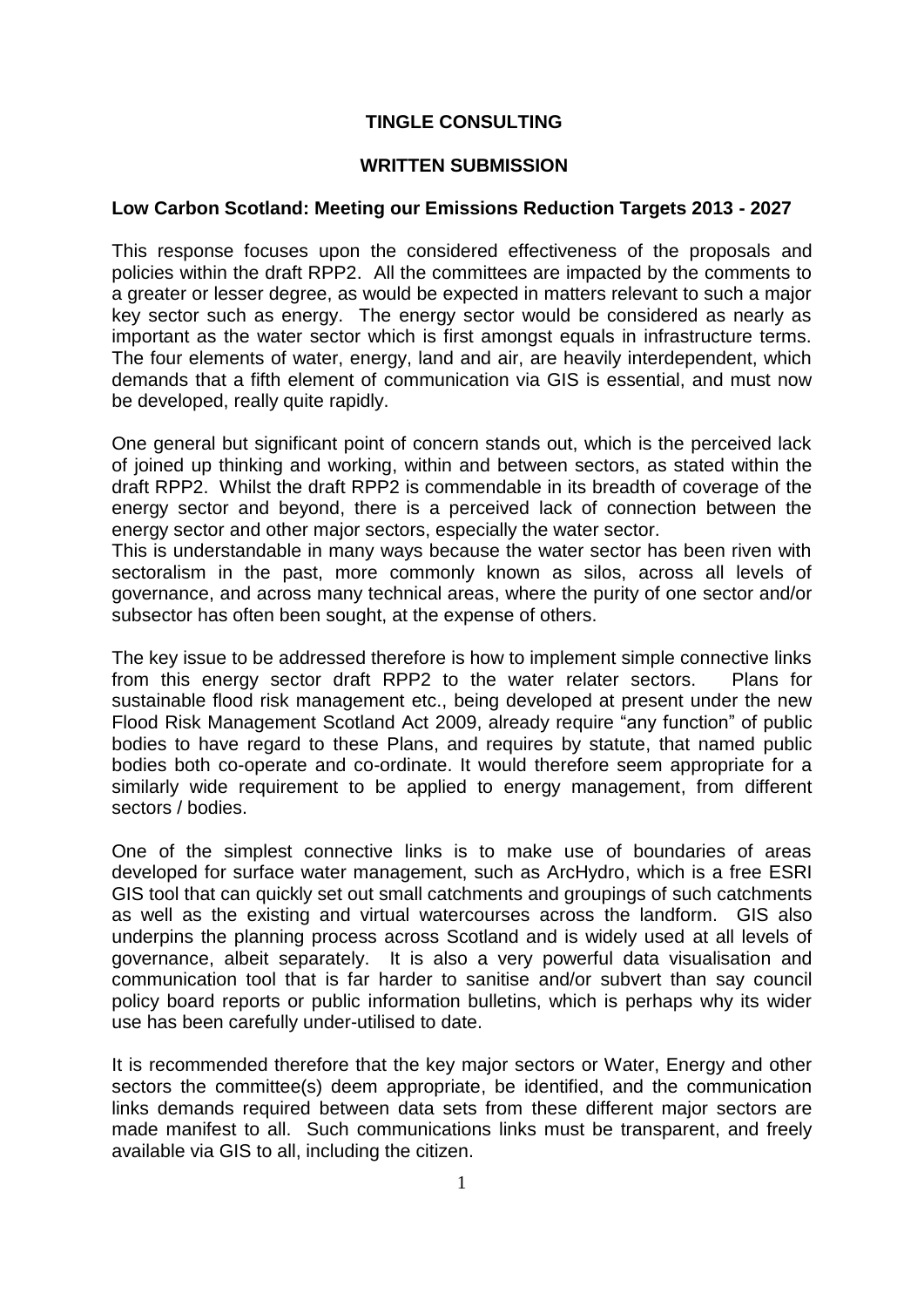The decision of the Scottish Government to avoid centralisation, for flood risk matters, and to go still further by removing the ring fencing of finance for LA's ensuring funding for flood risk management was provided through the general settlement to LA's, was fundamental in starting the moving of ownership towards the citizen, though it needs to go further.

Devolving the power, data and communication still further to the citizen has been put forward by some infrastructure practitioners but has not progressed as fast as generally hoped for. In contrast, the push for energy efficiency has made great strides in connecting national priority with the citizen, via grants etc., controlled at the end-user interface, i.e. energy company/energy utility/citizen. It is clear that the current process must evolve further but must not be diverted back to LA control, but rather LA's need to be spurred on to generate the connective communication links required for further energy efficiency roll out, as the transport/housing/surface water connections can be daunting.

There follows discrete comments upon section 5 Homes and Communities and Section 7 Transport.

# **Section 5. Homes and Communities.**

Homes and communities is a traditional terminology, but we should not forget that a home is set within a property curtilage, and a community within a catchment. Boundary issues are perhaps the most important issue in joining up sustainable development across different sectors and sub-sectors, as they provide a common frame of reference.

Establishing an organic low carbon local economy, from which larger enterprises can emerge to benefit Scotland and beyond, is important in any Sustainable Housing Strategy. Such a strategy should not be subverted by seeking immediate virtual savings from large existing companies, outwith Scotland, so any central procurement of social housing, compliant with EU procurement rules, may not be desirable, without new and appropriate guidance.

This suggests that any social housing procurement may require a more prevalent use of social enterprise companies, with money for low carbon social housing following the citizen, and suggests that the Scottish education system must focus on training citizens ready to play their roles as technically adept employees, in such an organic economy.

Any route map for a Scottish Housing Strategy requires early buy in from all sectors, at the scoping stage else it becomes a top down process, where choice becomes limited and decisions made, are in expensive isolation to other sectors.

Making sure no-one in Scotland has to live in fuel poverty, infers a reduction in total cost to the consumer, with their fuel costs not simply passed to food, rent or other taxes, across other sectors. It's dangerously easy to look good or even exemplar, in isolation from any cross sector viewpoint, and therefore connectivity issues have to be identified now, at least at the scoping level.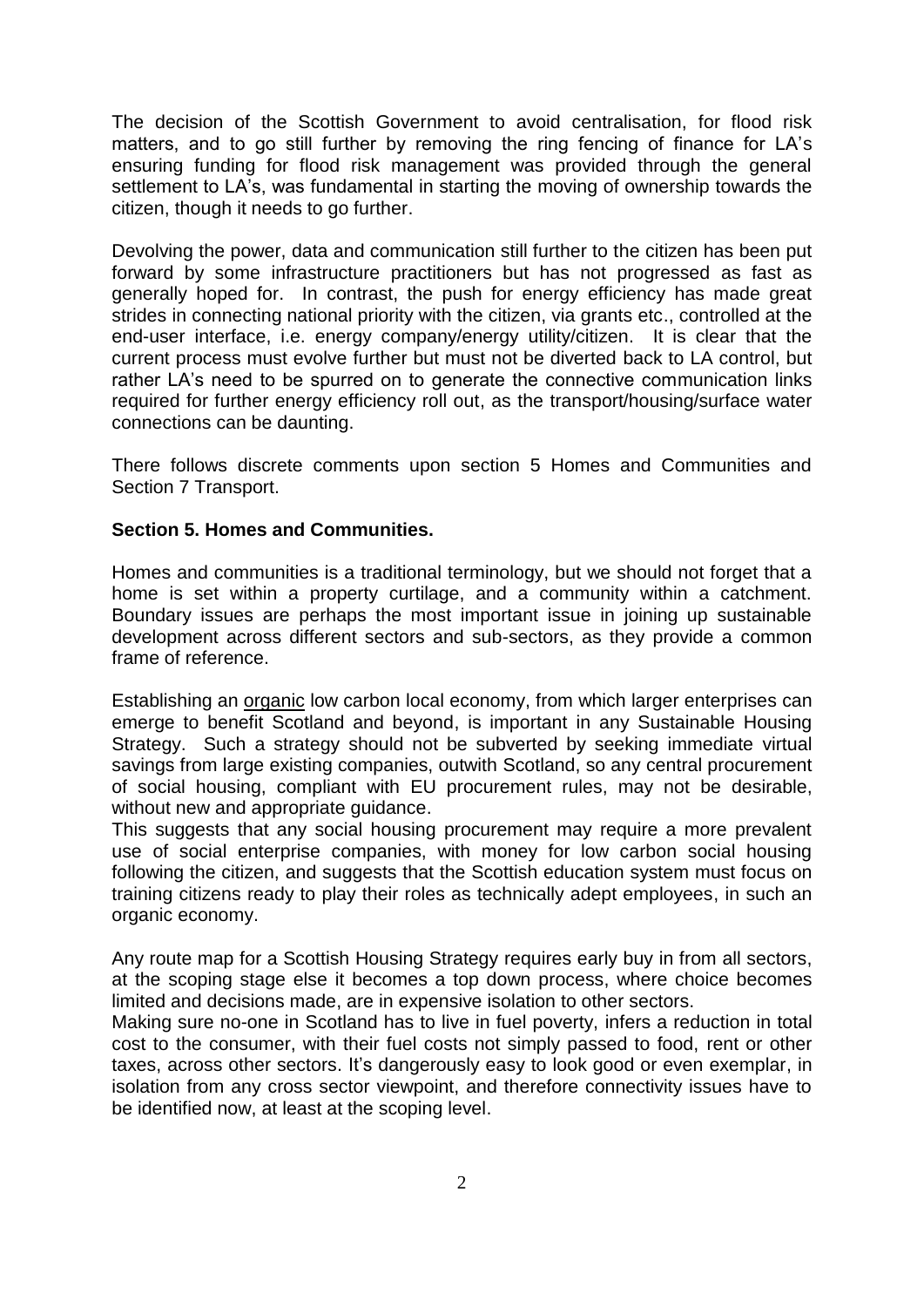Delivering a step change in provision of energy efficient homes to 2030 through retrofit of existing housing, and improved building regulations for new build homes, if we are considering the level of development that LA planning would normally expect, could bring about 7% of housing stock into a new energy efficient state by 2030. This rate of development is coincident with development considered in modular surface water management strategies. Such a relatively low % gives rise to concerns that measures will have to greatly exceed available development areas.

Enabling the refurbishment and house building sectors to contribute to, and benefit from, Scotland's low carbon economy, and to drive Scotland's future economic prosperity, is one of the key areas to be addressed. The organic economy must be explained in a local context, to drive local engagement.

De-carbonising the heat sector by 2050 requires a switch to electric, very local inputs and energy storage, as gas currently provides 70% of heating and is first choice for many. The local provision and storage of energy especially at night is a problem. There may need to be a much greater use of locally stored water in water features, which store surplus energy as available water head. The costs of the gas grid etc. remain, and may mitigate significant savings from shifts to electric power.

Projections suggesting 0.5M additional homes will be needed by 2035, follows the current regime of the young leaving the nest, and starting a new home whilst the most elderly start life in a care home. Cross sector multi-function measures to readily enable property enlargement, and the greater use of the home within the curtilage, may be able to reduce this energy demand significantly, as well as the demand on the current working/employment location(s).

Existing detached houses with generally high emissions are often more readily adaptable for extension and finance. EPC's may need to have house core, and extension components, to deal with component energy ratings and improvement, within a normally large private curtilage. Existing tenements with the lowest emissions are generally more difficult to adapt and have a typically small private curtilage, but potentially make the greater use of low energy transport. In the summing of energy efficiency therefore it may be appropriate to determine an adult individual's total energy use, in respect of funding allocation. This means that any EPC needs to be inclusive of such cross sector matters, if to be relevant to the benefit of the house occupier(s).

Energy Assistance Package Schemes should be clearly related to more detailed EPC's. Property half way areas at entrances, as sealed porches, or through conservatory, or similar would make a huge difference to energy loss, but the weather does have a considerable effect, especially prolonged cold wet weather.

Better demand management can be as simple as properly balancing the radiator thermostats with boiler temperature and house thermostat boiler demand switch. This could be a useful item in any C/H system service, related to the house EPC.

One key aspect is the degree to which the ground in contact with the property is saturated and forming an efficient heat sink. Surface water management requires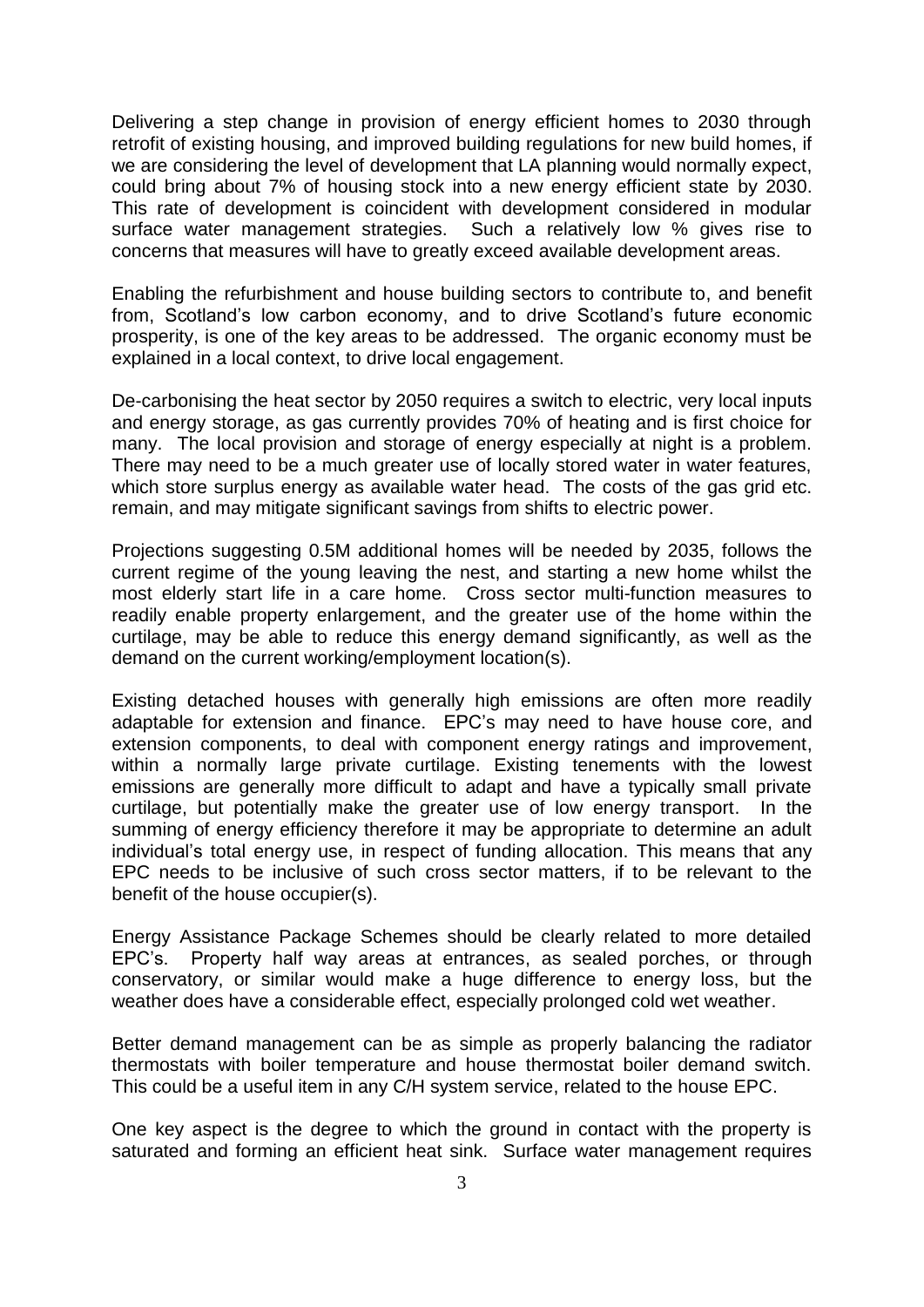that the ground generally should have a capacity to absorb greater proportions of rainfall, and so there is yet another sectoral interconnect to address here. Diffuse surface water storage within any urban surface water catchment will likely lead to local "wet" areas which are helpful in allowing efficient energy transfer from ground to air to property.

Information on energy use requires more than leaflets or meters, and how warm a house should be, depends on the needs of the occupiers. By inference this suggests that the EPC should reflect the 4 essential stages of family i.e. Adults, Adults with children, Adults, and Elderly.

The Energy Assistance Package offer energy efficiency advices to anybody who calls the Home Energy Scotland Hotline or makes contact, but people are being put off by sales pitch assaults from every direction. This perhaps leads again to the EPC process being expanded to be inclusive of more advice.

Boiler scrapage Schemes are essential, but perhaps the service agreements can be extended towards "cradle to grave" renting inclusive of upgrades and updates. This would mean the energy companies' self-interest could be better mobilised beyond the Energy Saving Trust managed delivery of the national retrofit programme package in partnership with a range of advice providers. Energy utilities could perhaps also incorporate the universal home insulation scheme, to not simply insulate walls and insulate lofts, but to suggest the full use of lofts, thereby reducing the need to have more houses.

We also need to enable this scheme in conjunction with EST to get to grips with garages either built in or remote, that offer potential conversion into en-suite accommodation for elderly/young or office working, encouraging low car use/ownership.

Area based strategies are key to the success of the NRP. It would be best if these areas were naturally subdivided, as they would be for modular surface water management, using ArcHydro or similar related free tool for GIS, so that very local public engagement was possible, and the energy demands sat alongside water sector related demands. Agreed water management plans are required by 2015 from public bodies and many should really cover overlapping energy or potentially energy related infrastructure if possible.

Local authorities can simply play a key strategic role in identifying fuel poor areas and stock that requires upgrading on GIS. It would be better to utilise the majority of the £65M amongst the other incentives. A vastly improved, transparent, and freely accessible LA GIS improvement for cross sector use will require between £2M to £4M for Scotland. Area based Local Area Committees will need to develop their scrutiny role, re energy efficiency, and do require an increased funding stream. This carrot would be useful in encouraging the GIS metadata to be set into natural bounded areas, if we are to seek overlapping multiple benefits, and break down independent sectoral approaches, changing them to small area multi-sector approaches.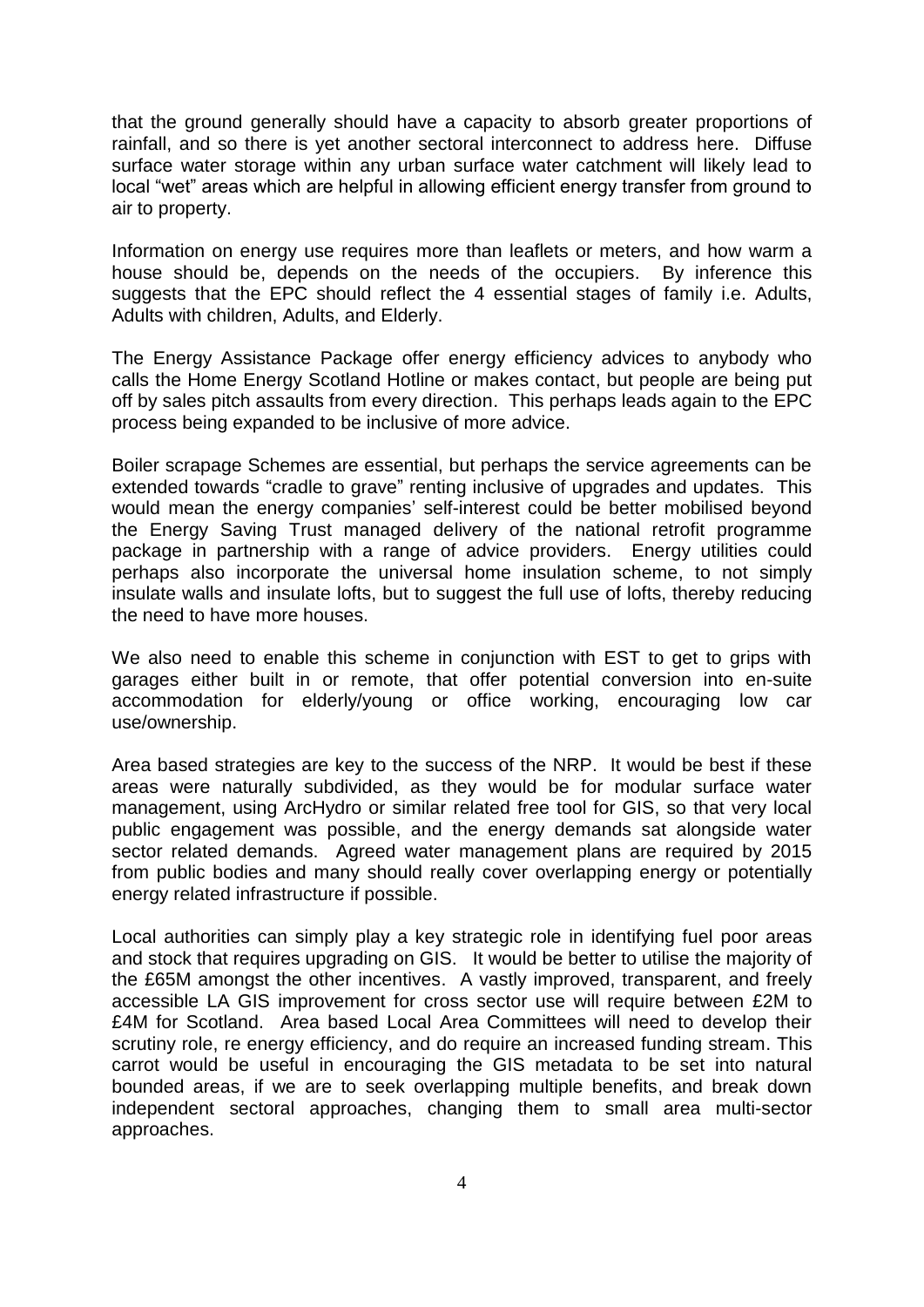The Warm Homes initiative is tremendously important. We must all be aware of the failure of SPP6 to generate activity within Local Authorities, in so far that they did not see this as part of their core business. There has been a similar on-going issue with large reservoirs being regarded as liabilities and being mothballed or even abandoned/breached. These are not only or great benefit to flood risk management but to micro generation also. They are assets, and should be fully and sustainably utilised. Their maximum contribution to energy demand occurs in the wettest windy days, in respect of energy from peak water flow, but their bulk water stored can also act as a heat sink or source, dependent upon the time of year.

The alternative of breach followed by redevelopment simply shifts financial demands and benefits around the public bodies. The inference from this is that for multibenefit schemes we should not ring fence the benefits just to energy efficiency, or local authority housing, but encourage joint plans, joint benefits and joint funding streams.

The switch from personal capital investment to paying via power bills for a fixed period of time should encourage greater take up, but we should not forget the individuals with capital to invest in "safe" banking products such as ISA's. It may be that inheritance etc. could provide an alternative capital investment option, whether through RBS or other banks, or whether a lump sum option was possible via the energy utility.

It should be possible to have tax free investment in energy efficiency. There does need to be clarity on the fixed nature of how many years of contribution, and possible VAT changes, as well as on changes in circumstance, such as social care related financial demands / regulation. We need to consider whether the green deal follows the individual(s) or property, or both in the optimum and/or proportionate manner. There is also the question of tariff comparison within such fixed term investment. The matter of developing social enterprise to offer a local service rather than a national utility service needs to be considered, as well as whether it is possible to develop a combination.

The ECO requires energy supply companies to deliver energy efficiency measures to homes, with a twin focus on reducing heating costs for vulnerable consumer groups, and saving carbon in hard to treat homes. There is a lifespan to some energy saving products, whether in terms of reduced efficiency, or end of function. This must be addressed now in any agreements, so that we enable continuous improvement within utility bills, or we must consider that the maintenance aspect is to be a separate sector. The issue of changing energy providers within any period, of cost free, up front energy improvement needs to be addressed in respect of transfer value. The transfer value of installed energy efficiency or generation would have to be clear and transparent, as well as be workable.

In Scotland, Green Deal finance providers working through the Sector Skills Councils, the Scottish Qualifications Authority and Certification bodies should ensure that there are sufficient qualified assessors and certified installers available to install the energy efficiency improvements in our homes, through social enterprise as well as energy utilities. Making full use of developed GIS based registers of buildings to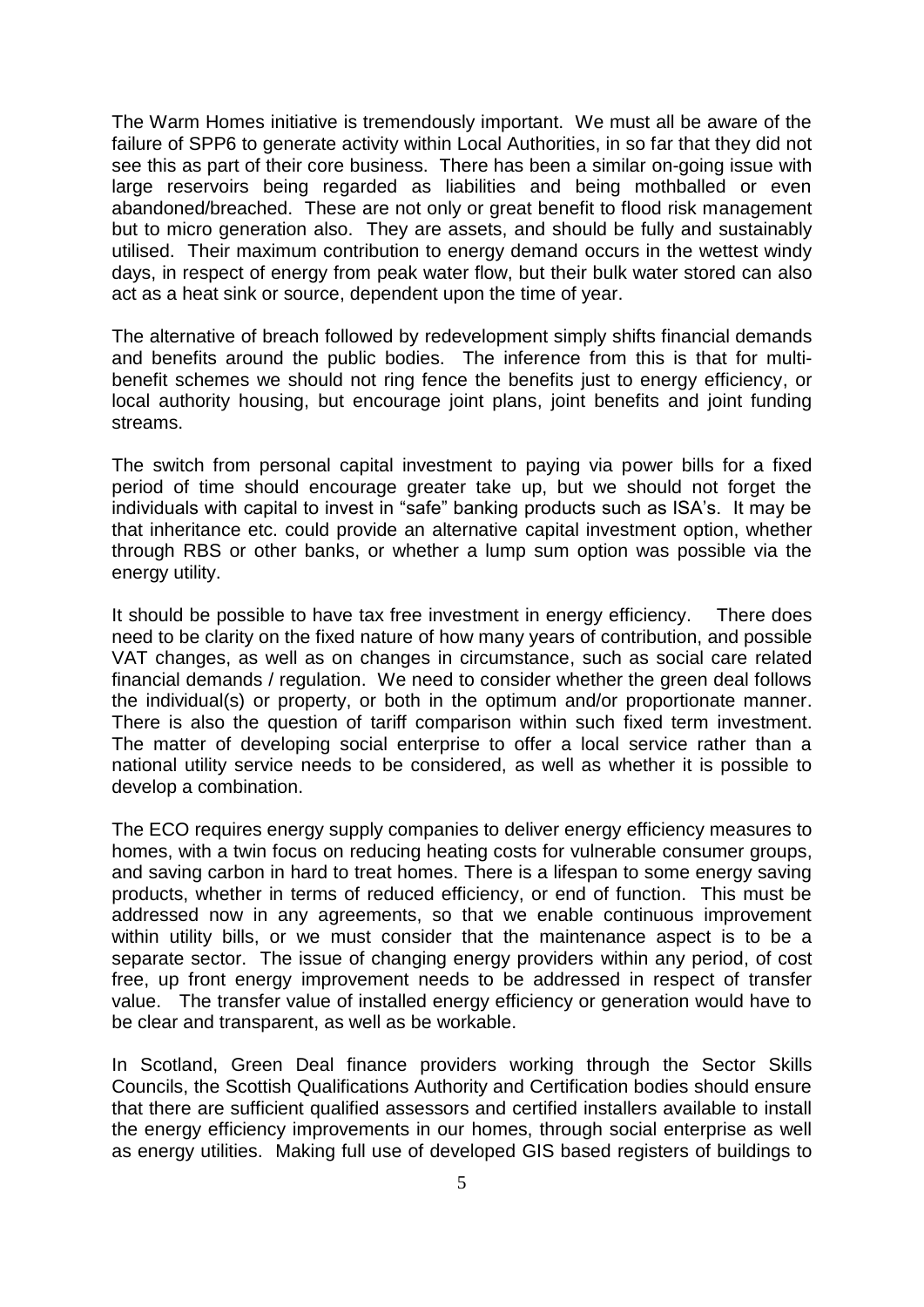support the delivery of the Green Deal and ECO, needs to unify the digital framework with common reference, and this should be based upon the most widely used planning product i.e. ESRI GIS. This requires a decision not dissimilar to selecting MS Windows as the main operating system across the whole public sector.

The electronic register of buildings should be referenced to GIS, as this is the common system used for local and national data / planning etc. We need to be able to not only look at what we have done, but at where demand still exists, in a cradle to grave timeframe.

The Green Homes Cash back scheme needs to reflect both the cost of enhanced EPC's and the data amassing, and widespread access to such data via GIS.

New homes need to be built to very low carbon standards, but also need to be resilient against solar and climatic activity. We cannot afford to build so cheap that in future we face major power outages, resultant from solar or climate issues. If we are not likely to be manufacturing bolt on PV panels en masse in Scotland, we should consider the carbon content of both tile and pv panel in the low carbon equation, and possibly consider the benefits of pv tile combinations, and invest in this line of manufacture.

Encouragement via the Greener Homes Innovation Scheme is fine, but Developers have a reputation for doing as little as possible, where this reduces profit margins. Developers need to have stated requirements at 3 levels namely, desirable, absolute minimum and departure from standard, which need to be recorded on a publicly available database, which references these levels, and delivers the data, via location, and by developer. In effect compulsory advertising of the developers' green credentials.

Smart meters show up exactly what a large bill shows up, and do not represent good value. Enhanced EPC's on a frequent basis would be more efficient and useful. Utility companies have ready access to the bills they send to consumers, and can simply guide their most needy customers to EPC guidance, without meter installation costs.

It is vital to join up opportunities for measures such as reversing disrepair, and new energy saving measures within a national retrofit programme, and this could be best served using GIS, nationally and locally.

It is important that solar panels are integrated into the fabric of buildings, so that we use PV tiles on roofs as opposed to attaching large PV panels to parts of the roof, and the electrical infrastructure required should be automatically added at the building stage. Regulation via development controls and/or utility, EPC controls will be required.

In respect of any sustainable housing strategy, it should still be possible to start a register of properties new and old, with EPC existing and likely data, and other data sets, both to influence the setting of absolute minimum standards, as well as desirable standards, and any departure from standards that may be unavoidable.

New build domestic energy standards by 2014, inclusive of heat recovery are absolutely essential, and must be seen to be readily available to DIY enthusiasts as this would develop the information transfer amongst those most likely to take up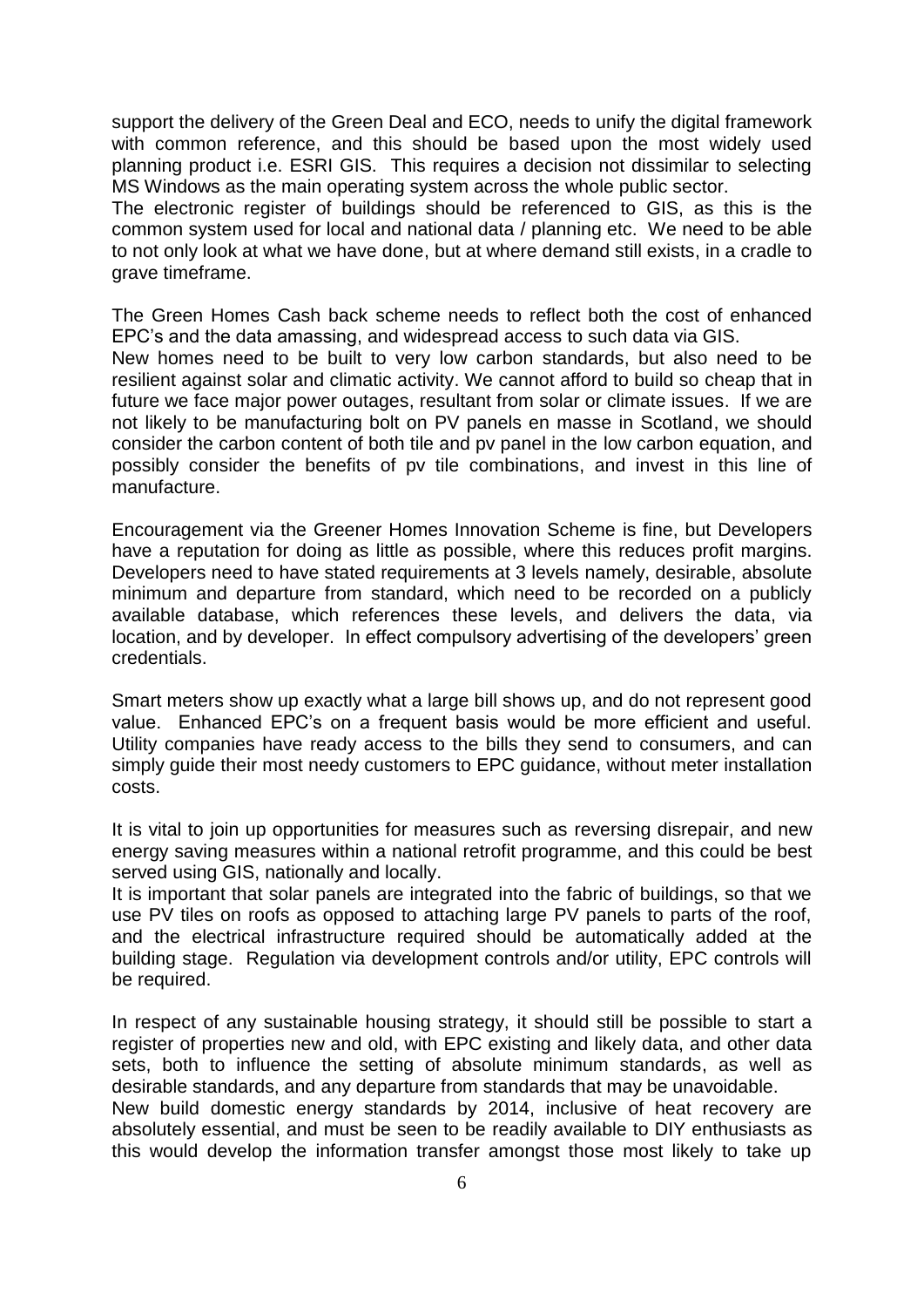such measures earliest. We must not get locked into master planning leading such matters, as opposed to a more diffused immediate uptake.

We need the citizen to demand the most heat efficient homes from house builders. So we need the citizen to know and understand what to look for. Once the new house market energy efficiency issues are understood by the citizen then the  $2<sup>nd</sup>$ market will see energy efficiency measures in houses as a selling point. EPC as it stands is not really enough. We should have a 3 tier efficiency banding which takes into account the measures taken and available, i.e. if red for poor, then the potential may be affordable for excellent, but maybe not.

Pervading this RPP2 are many different measures that are all worthy, but many will not be recognised. This reminds me of the difficulties in surface water management of getting all the relevant sectors to understand their responsibilities, and the needs of all. SEPA have tried to take a controlling role, but a top down centralist quango approach is only now trying to control/expedite the important local surface water management plans that should have been largely in place in 2011. Some LA's have in effect been given an opportunity for relative inaction over this period. We cannot afford such inaction in respect of energy management, so it is essential to keep devolving ownership to the lowest level at or close to the citizen.

It's the transfer of risk and uncertainty onto the installation owner that reduces uptake. Receiving dozens of offers to reduce energy costs in amongst PPI and general improvements to kitchens etc. does not provide the certainty that there are only honest brokers out there. Choice is fine but it limits uptake, and an approach similar to public consultation for flood protection schemes, or urban design Charrettes, could be used to present the issues locally to a set area, preferably defined by small surface water catchments, to bring other aspects/ infrastructure funding streams into play, and to encourage uptake of energy efficiency measures. A house by house EPC could follow after the general community presentation, followed by a final community presentation. The measure of success would be by the uptake of detailed quotes from the vetted suppliers. This suggests some screening and a form of framework agreement to take part in this process. Normal marketing would no doubt carry on in parallel. The benefit would be a build-up of data sets for new assets (with owner's permission) which would effectively asset

We should take note of the Chaos that the EU started in the energy interconnector sector when it wished to massively raise nation contributions, so that it could fund more of the interconnector assets. This was very disruptive and unnecessary as the private/public bodies were moving ahead nicely. Sector based intervention in local infrastructure, highlights a perceivable need to group citizenry together in local areas to roll out Renewable Heat Incentive incentives an area(s) at a time. This suggests that Local Area Committees require their limited scrutiny role of joined up working, to be enhanced, including financially.

manage the "nation's" privately owned infrastructure.

The District Heating Loan Fund would be best delivered by energy utilities and social enterprise companies; else there may be too many disparate funding streams.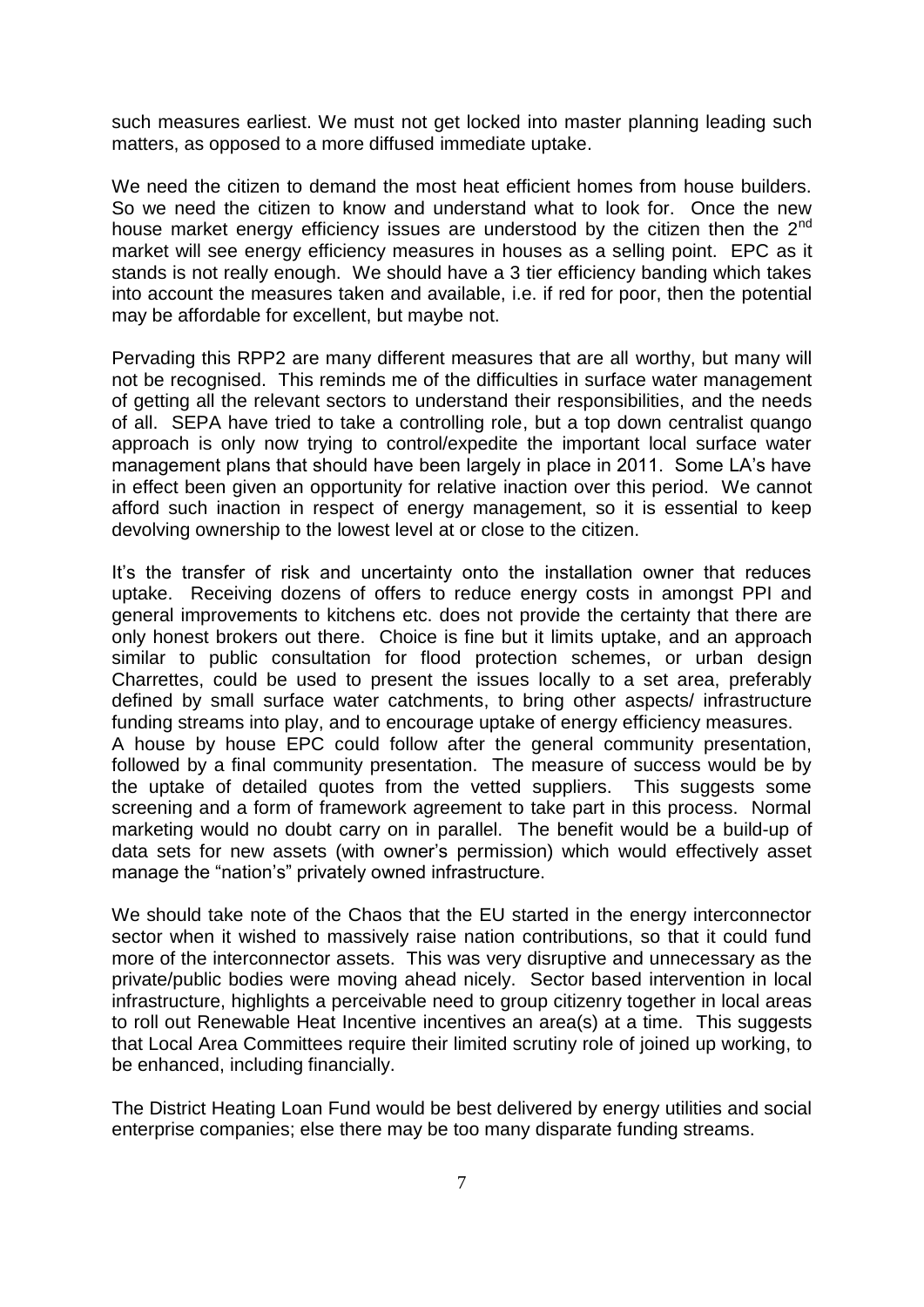The budget for Home Renewables Loans needs to shift multiple sectoral approaches to area approaches with interdependent sectors.

There is a balance to be struck with respect to grown timber product in biomass. We need to be quite wide in our sustainable timber product considerations. For example, we could consider the increased housing demand as part of the energy balance, and our approach to extra insulation in roof spaces spanned by multiple timber trusses. If we use more sustainable timber, to utilise these roof spaces as living space, then we might reduce the energy demand associated with new property demand.

Heat mapping should be added to existing GIS data sets and must be fully licensed for freely available use, by the citizen. Such heat mapping needs to be complemented with lighting mapping, especially for key travel corridors which are affected by surface water management issues. There will be and should be some areas that are lit more than others because of the local footfall requirements/demands.

Access to information is vital to help people make low carbon decisions from transport through to energy efficiency in the home from a network of Energy Saving Scotland Advice Centres (ESacs), and an enhanced E.P.C. would deliver greater local understanding.

Sustainable development demands can be conveniently ignored as potentially difficult, or kept under wraps from the citizen and their representatives, unless loaded onto freely accessible GIS to ensure integrated working is adopted where possible.

E.P.C.s require enhancement for both household and non-domestic property. Some energy providers are getting close with web based apps comparing energy use, but it is still somewhat an after-thought, and it would be helpful if every citizen could do their own rough EPC, to get a better idea of their financial issues. Every property should have an EPC on GIS.

Challenge funds can be time consuming to prepare, but even if not successful the knowledge gained can be translated into a rolling and integrated capital programme of works, which can be set in GIS for reference by others.

The Junior Climate Challenge Fund provides essential citizen learning, and is heavily dependent upon the skill of any mentors provided, and should include a quality assurance course, as an introduction to the question processes required for the existing sectoral environment.

We should not be alarmed that some property is more difficult to decarbonise. What we should do however, is map this on GIS so that the remaining areas are shown, and it is clear just what demands additionally fall to other areas.

The nomination of specialist decarbonising local organically grown firms is difficult in an EU context, but approved lists can be used for specific specialist functions, and it may be possible to start up local social enterprise bodies.

French job creation at £58,000 per thermal renovation job seems high on the face of it, but join this with other issues material to building assets and their curtilage, and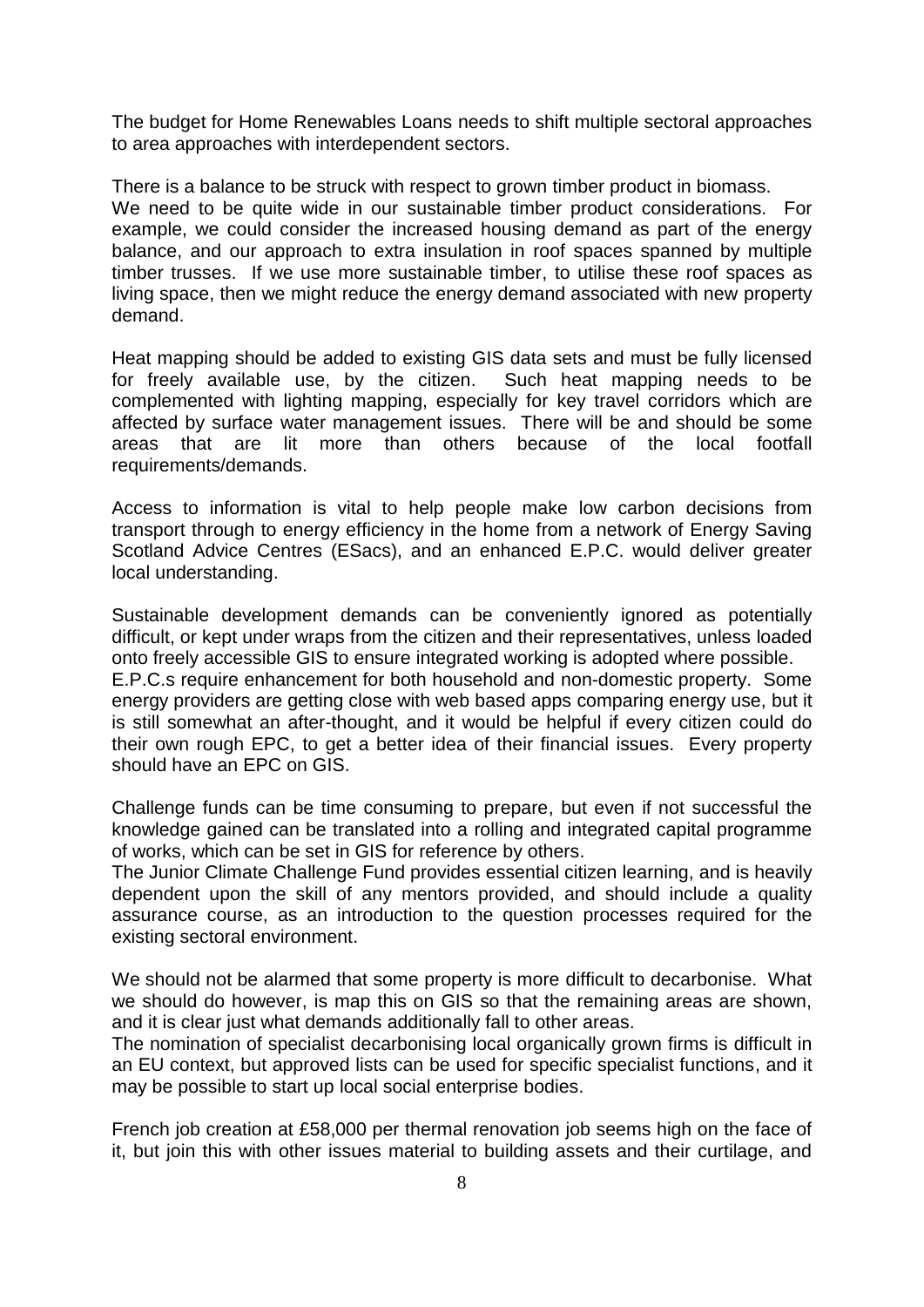the costs proportionally lessen. For example a potential LA capital receipt of £3M with surface water problems, that sorted in the development would cost close to £3M, looks desperate, but if asset managed in another LA asset upstream, may cost only £0.25M, then that is what is required. What we should not do, is sectoralise sustainable development, further limit the potential solutions, and unnecessarily increase costs to the citizen. The development in question would now offer greater affordable flexibility in respect of decarbonisation.

Reduced costs from increased energy efficiency are best delivered from the bottom up. Economies of scale are often put forward by administrative centres as a reason why they should control the work. No administrative centre can monitor delivery like the mobilised self-interest of the citizen.

The insistence of energy efficient boilers is commendable and citizen friendly. There will of course be a need to monitor and enhance other sustainable background heat inputs, to reduce the use of gas in the future. This brings in another consideration of energy security, because as we reduce the spread of energy use between minimum and peak, we could become less resilient to peak demands. We should note that after the loss of 33kv substations in the English floods of 2007, power grid utilities sought information from LA's re flood risk of similar assets in Scotland. Not the 11kv assets though, and it became clear from overland flood routing maps generated in 2008, that these assets had not taken flood risk into account during development. It is not clear what the impact would be of such potential outages, should significant micro-generation be situated in and around such areas.

There are other water related asset failure matters in the recent past that threatened the gas supply to a significant population centre, and a key power link from a nuclear station, that would require a shutdown of the facility. This highlights that the financing of energy efficiency cannot be in isolation, but does in fact require a financial refocus within other sectors in parallel. Ensuring such asset's transferable risks are known across various sectors via GIS is important.

Loft insulation is important and highly visible to the citizen. We do however need to consider alternative insulation strategies to encourage loft conversion, if we are to keep new builds to a sustainable level.

#### **Section 7: Transport**

To control traffic emissions we need to have a coherent and co-ordinated sense of direction. Public bodies concentrating staff in centres remote from multiple public transport routes requiring major personal car use, are not helping, nor are other public bodies closing/centralising local schools, hospitals, clinics etc.

We need as citizens, to take up walking to work, utilising public transport to more distant destinations. We really need the surface water management plans to identify/scope corridors of environmentally friendly routes, which satisfy drainage requirements, add shared senses of place, be particularly well lit and safe, to have public focussed buildings along these routes, and to keep a minimum pedestrian flow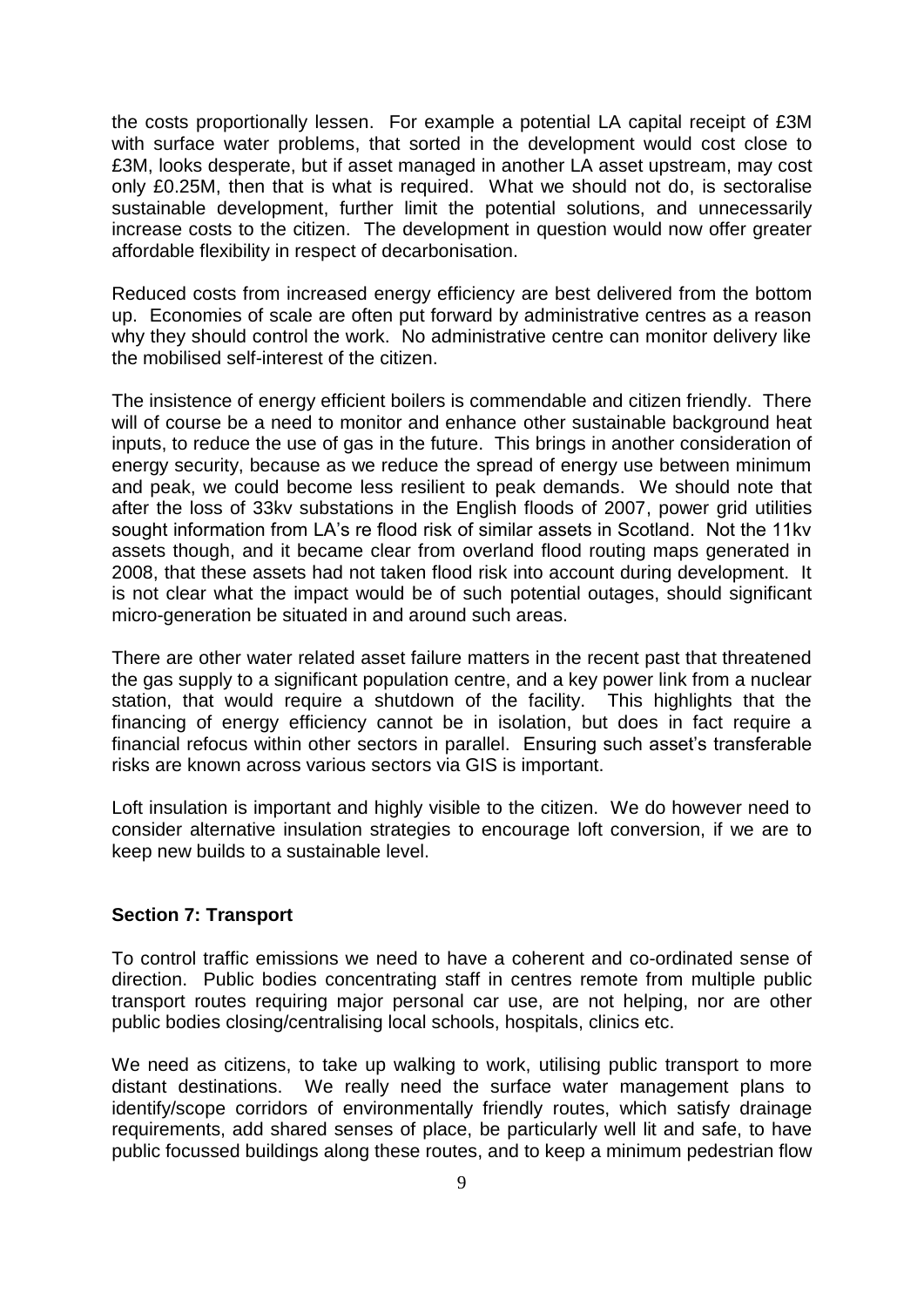going for key periods through the day. Basic cleansing of pedestrian routes and building upkeep and the maintenance of a walkable surface would be a good place to start.

Such an approach needs to be quite basic but wide ranging, and joined up enhanced maintenance measures may have to take the lead instead of new capital works. Bringing separate sector funding streams, to area based demands will have to be developed.

The key milestone missing in decarbonising transport is related to at home parking and car storage. We are now at the stage where the cost of public transport is about the same as the cost of a car journey, albeit the car annual costs are incurred whether used or not. What incentives can be provided to further reduce the number of cars especially multiple car ownership? One option would be grant aid the conversion of the built in or standalone garage, to an energy efficient office or extra accommodation unit.

The electric charging of public transport in the low energy demand periods looks capable of bringing the storage of energy onto our streets. One key component driver would be the promotion of greater vehicle servicing and inclusion of energy saving oils, greases and tyres. EPC's for cars might be a step forward.

To reduce emissions, there should be a review of charges/taxes on flights so that hub centred flights as opposed to point to point flights are more expensive.

What we need in respect of vehicle size and shape is variety. What we do not need is the built in obsolescence of the body and chassis. In addition to the possible EPC for car servicing, an EPC could be demanded for the body and chassis. The de-icing processes on Scotland's roads take a huge toll on cars in terms of lost embedded energy, as well as the environment. If we import fewer cars then we do not require the growth and resource consumption to earn so much, and our national deficit would reduce, releasing funding for further carbon reduction.

Power charging EV cars at homes would be a useful retrofit for existing homes as part of a package.

Using tidal range sourced power locally at ports, to power shipping looks excellent, and of course the water bus/taxi potential along key waterways such as the Clyde could be enhanced, especially more direct cross river/estuary traffic.

We need to address high energy loss driving issues such as speed bumps. Initially brought in to physically slow cars down, else the police would not enforce some local speed limits; these locally raise energy use and fumes. Speed limits need to be reduced generally to 20 and 30 mph in urban areas. We should also note that road design guidelines for development will tend towards walls at the sides of relatively high speed limit roads. Changes to speed limits offer a potential for softening of landscape to complement shared streets etc., enabling an increase in green landscaping in the urban areas, and the reduction of embedded energy.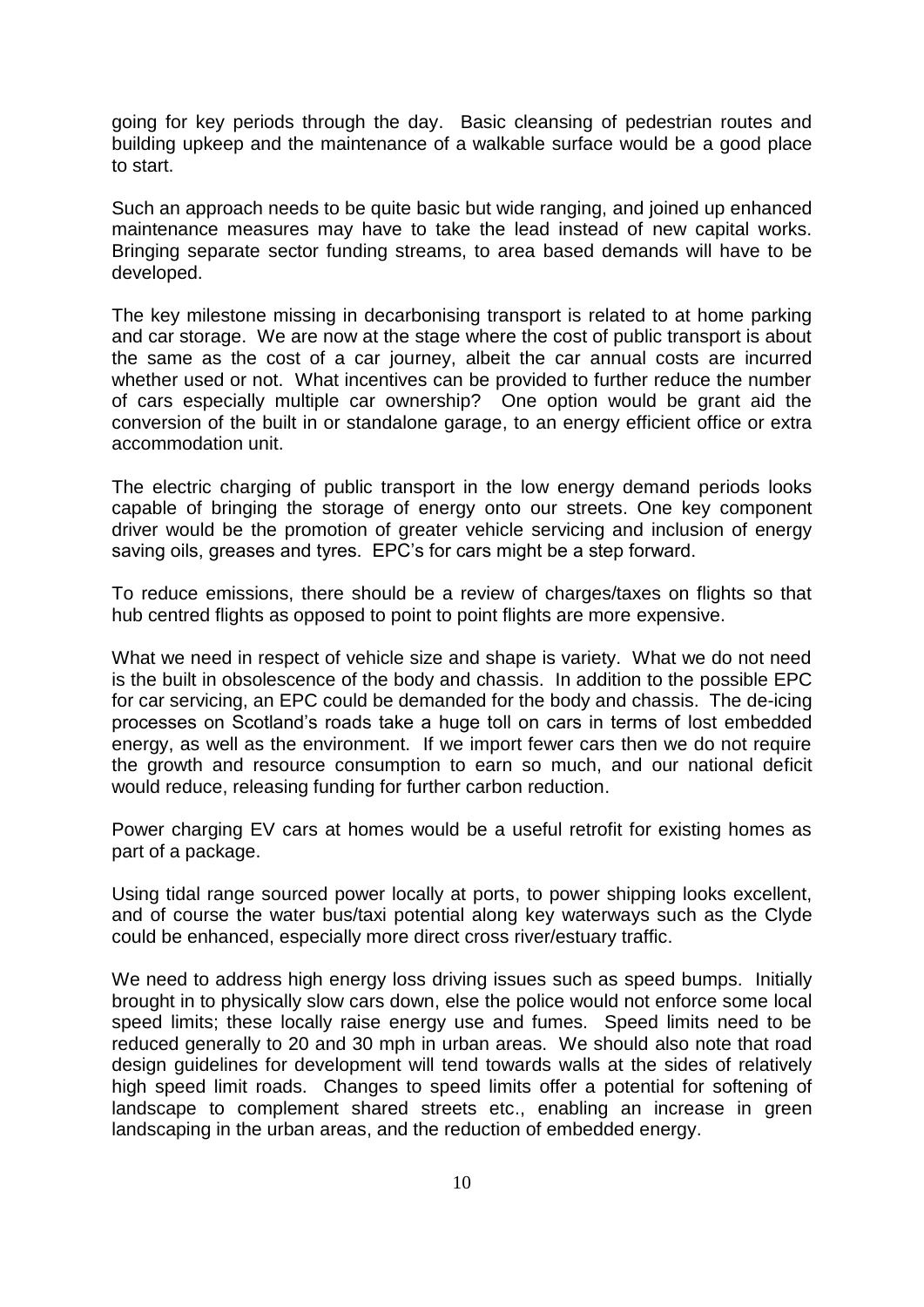Sustainable communities maximise "through ticketing" Oyster style passes. This also enables monitoring of public transport use, for targeting any further incentives for car owners to not use the car, they have already paid for.

Working from home in a sustainable community is a possibility but does require discrete facilities; else it can be easily disrupted. Conversion of lofts and/or garages, and communal use of empty converted shops as local office hubs, can reduce repeated daily travel, as well as bringing benefits to high streets and village centres. The removal of this daily travel by car may be the tipping point for car replacement or not.

There are peripheral items such as proximity to local schools, and care homes and shops etc. that need to be taken into account. This raises the need for interdependent policy making by public bodies, not merely grouping single sector approaches to measures and funding streams, which is more like a last stage liaison/notification. Perhaps the directorates of public bodies would benefit from an EPC centric audit on their organisational structures.

Given a choice of public transport to get into a City, as either a frequent bus from the house to town 40 minutes, or a 20 minutes frequent train service after a 20 min walk, some would choose the healthy train option. The old would get the bus and use their energy walking in the City. Bus travel is essential to keep old fold active, and the Cities busy in the off peak periods, and should be free.

Scottish Planning Policy can influence the location, density and form of development, to make access by public transport and active travel easier, and reduce travel demand, but often at great cost to the overage component of capital receipts. The means to redress such capital receipts reduction, the value of the land with planning permission must be enhanced, by making strategic interdependent decisions for catchment based areas surrounding such areas. Designating green corridors based upon ArcHydro boundaries would be a good place to start.

The boundary(s) of a community needs to be clearly defined and drive linkage with other sectors, and should be surface water based.

Implementing a wide range of infrastructure investment plans sounds good, but the move towards adequately maintaining surfaces fit/safe to be traversed, must come first. This is likely to require adding sustainable drainage to the road network, both to treat runoff and to maintain the integrity of the road construction. This will need to link to a process of disconnection from the combined sewer system prevalent in our urban areas. Such matters would be expected to divert some 10% of the total road funding available annually, in respect of drainage and a similar amount in respect of enhanced surfaces, and clearly the implications on other budgets are significant.

Green corridors implemented properly will be a huge visual improvement, and encourage sustainable travel to work, but many sustainable measures will remain unseen, and perhaps not as vote worthy as Fastlink in Glasgow, and the Edinburgh tram airport link. Prior to sustainable development, estimates of just how long it would take to bring all roads up to current standards of repair, at one time reached 400 years, based upon the funding stream allocated from the general LA settlement.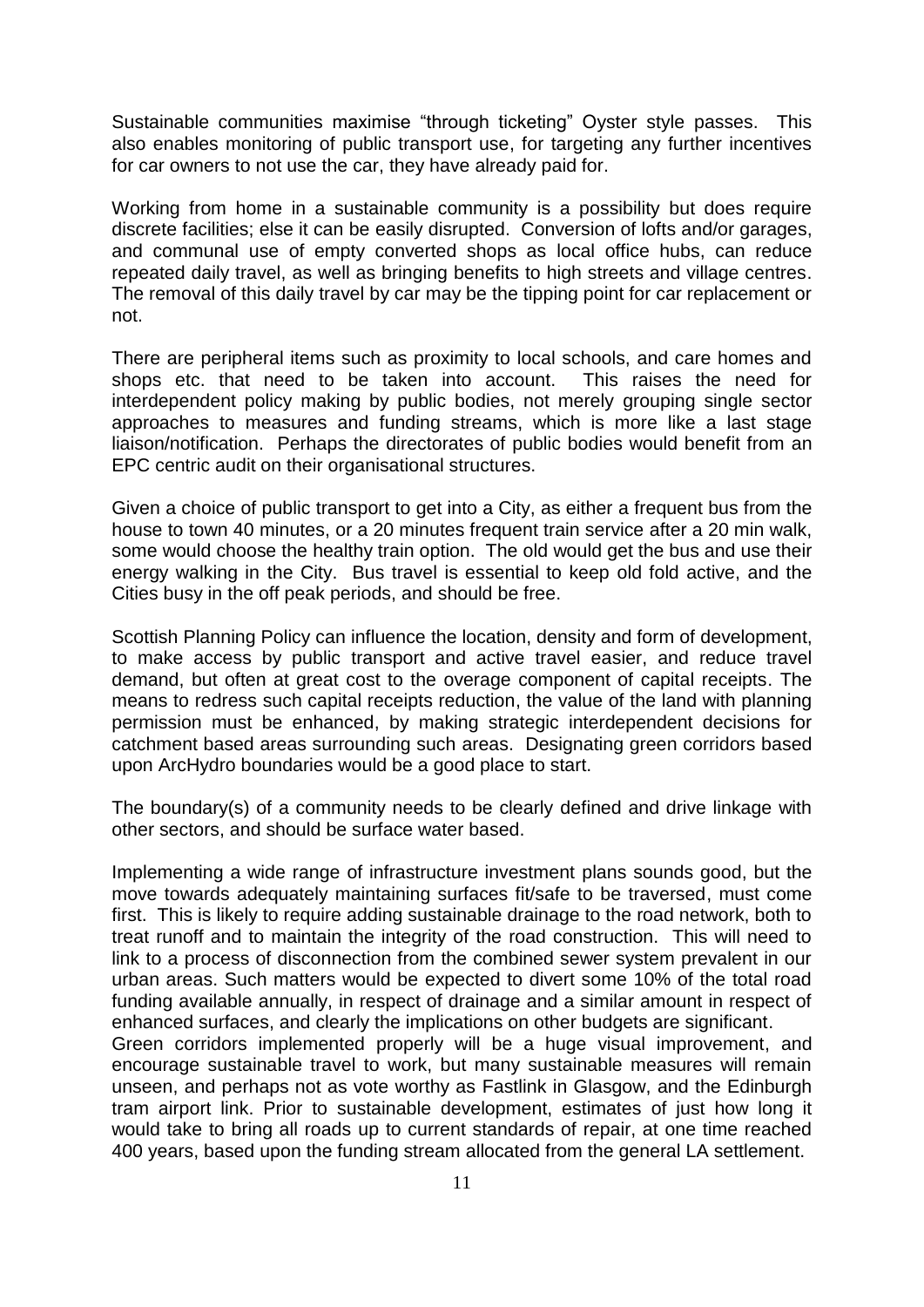Road asset management needs to have its Red Amber Green determinations placed upon GIS to enable multi sector funding and interdependent sector measures to be planned / programmed.

Scotland's railways would benefit from further electrification of the rail network, but also from strategic analysis of their relationship with overland surface water flow between the railway and adjacent land, and surface water assets. Reduced volumes of polluted water, emanating originally from carriage toilets and diesel engines, leaving railway tracks would reduce others' energy requirements to treat such water. Railway tracks do have ponding problems but also have the potential to move surplus surface water between catchments where relief is required, especially where such relief would allow developments that would encourage low car use. It is the interdependent detail that is needed, which suggests that Scotland's rail network requires to be making full use of LA, and SW GIS datasets.

It is arguable whether high speed trains are low or high energy consumers, on the same lines as the argument for low (50mph) motorway speeds. However, linkage between Scotland and the North of England does require careful consideration, in respect of the joint local hub approach of Manchester, Leeds, Edinburgh and Prestwick airports and their rail links, if the north of England is to be regarded as a hinterland of Scotland plc.

It should be noted that if we applied security checks to high speed trains similar to those at airports the passenger volumes would not likely transfer from the airports. Where ICE trains succeed on the continent of Europe they are well linked to a reliable regional/local service. Any up-front funding of high speed train travel is likely to fall on the citizen, during a long period, when frequent increased capacity train travel, could be shifting the public away from car purchase and car travel.

The decarbonisation agenda offers a real opportunity to re-focus Scotland's expertise towards a "fully maintained" economic unit, which drives down the cost of all manufactured / processed goods, and added value technology.

The £20 million contract for new hybrid ferries awarded to the Ferguson Group is a good example of low carbon transport and increased connectivity.

It is fantasy that electric vehicles would become cheaper to run net, than petrol/diesel cars. Any increased vehicle usage, thus congestion, could not be tackled through vehicular traffic management, which is why we require incentivising the vehicle reduction in housing and non-housing development. To suggest otherwise highlights just how far we need to travel to join up sectoral approaches.

Car sharing is a niche market for those almost ready to use public transport. Generally the provision of cycling and walking infrastructure will have to be part of programmed redevelopment, or by transference of a proportion of the existing Road and footway assets, which is another reason why increased EV usage must not contribute to a net increase in vehicle traffic, as the available road surface will be reduced. Locally based contractors are more likely for enhanced maintenance works, than for large scale new build, but we need to include local training requirements within any procurement.